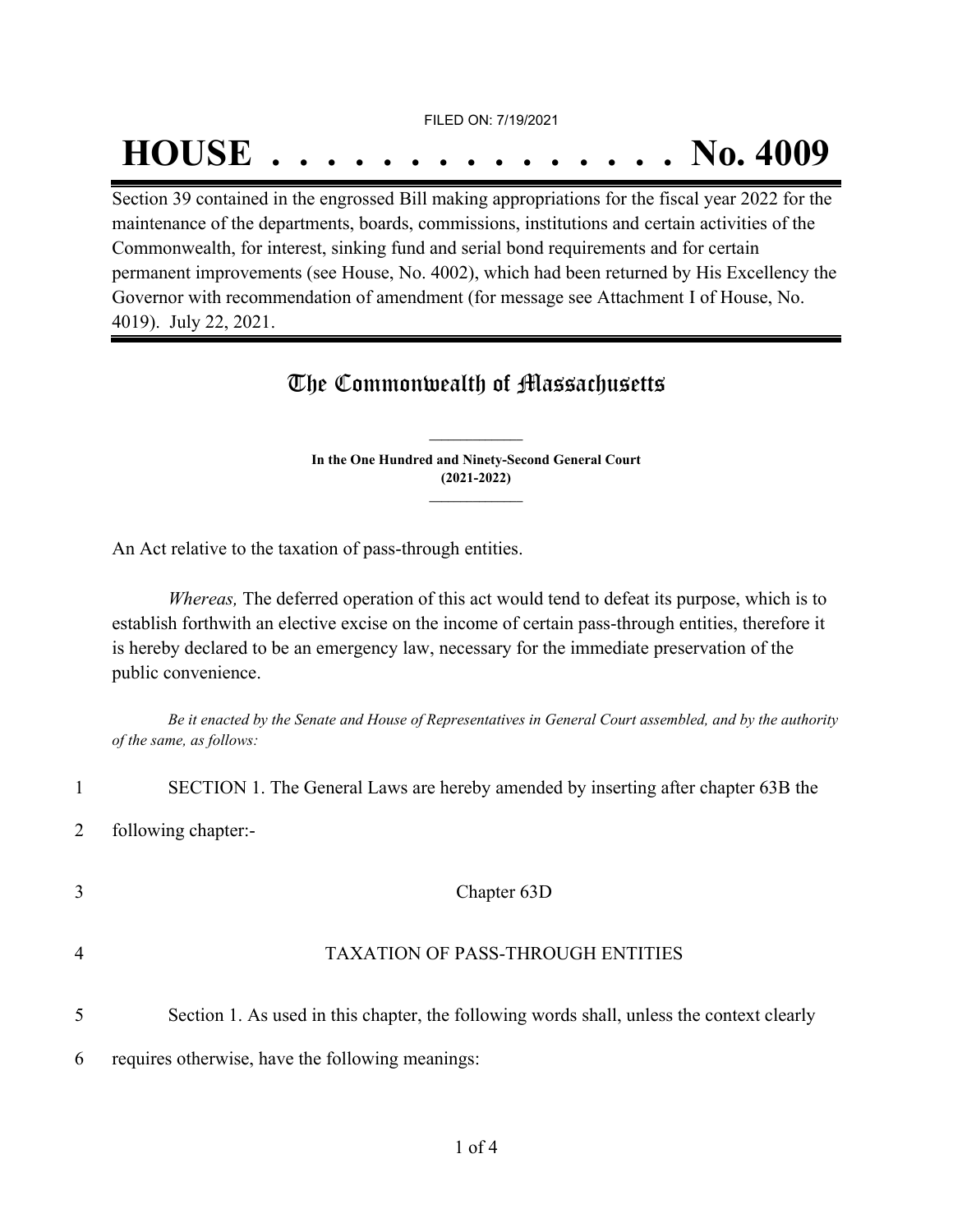- "Code", the Internal Revenue Code of the United States as defined in section 1 of chapter 62.
- "Commissioner", the commissioner of revenue.
- "Eligible pass-through entity", an S corporation under section 1361 of the Code, a partnership under section 7701 of the Code or a limited liability company that is treated as an S corporation or partnership under said section 1361 of the Code or said section 7701 of the Code.
- "Qualified income taxable in Massachusetts", the income of an eligible pass-through entity determined under chapter 62 allocable to a qualified member and included in the qualified member's Massachusetts taxable income under said chapter 62.
- "Qualified member", a shareholder of an S corporation or a partner in a partnership, including a member of a limited liability company that is treated as an S corporation or partnership under section 1361 of the Code or section 7701 of the Code, that is a natural person or trust or estate subject to tax under section 10 of chapter 62; provided, however, that a qualified member may be a resident, nonresident or a part-year resident.

 Section 2. An eligible pass-through entity may elect to pay an excise on its qualified income taxable in Massachusetts at a rate of 5 per cent. A qualified member of an electing eligible pass-through entity shall be allowed a refundable credit against the tax imposed under this chapter. The credit shall be available to qualified members in an amount proportionate to each qualified member's share of the tax due and paid under this chapter by the eligible pass-26 through entity multiplied by 0.9. The credit shall be available for the member's taxable year in which the electing eligible pass-through entity's taxable year ends.

of 4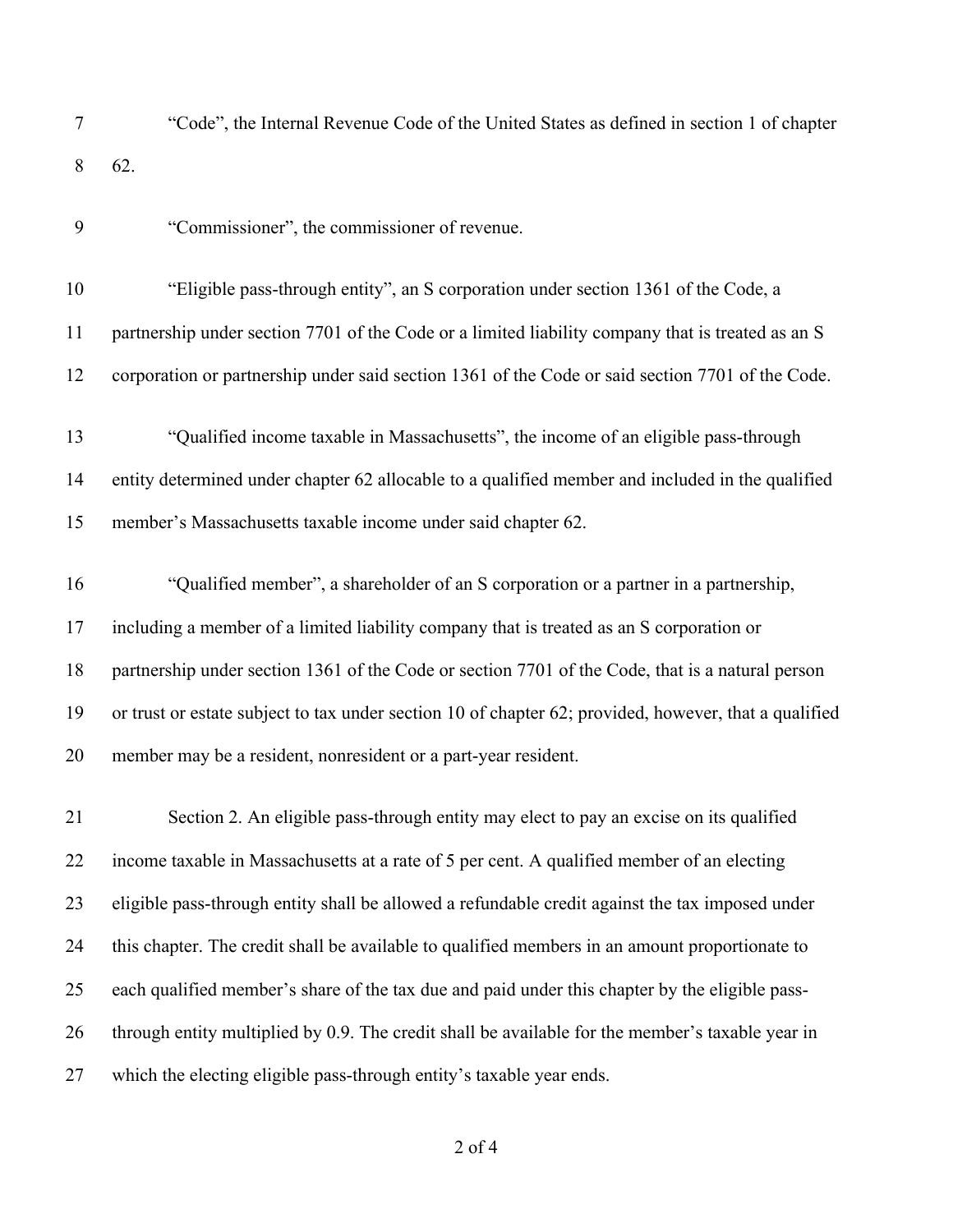Section 3. This chapter shall not apply to any taxable year for which the federal limitation on the state and local tax deduction imposed by section 164(b)(6) of the Internal Revenue Code of the United States, as amended and in effect for the applicable year, has expired or is otherwise not in effect.

 Section 4. The excise under this chapter shall be in addition to, and not in lieu of, any other Massachusetts tax required to be paid, including tax imposed by chapter 62 or chapter 63. The excise under this chapter shall be due and payable on the eligible pass-through entity's original, timely-filed return. A return that reports the excise shall be due at the same time as a partnership information return or corporate excise return would be due for the entity under chapter 62C. Nothing in this chapter shall alter any filing requirements for a qualified member under said chapter 62C.

 Section 5. The collection and administration of the excise under this chapter shall be governed by chapter 62C unless expressly provided otherwise in this chapter or in regulations promulgated by the commissioner pursuant to this chapter.

 Section 6. The election under this chapter shall be made by the eligible pass-through entity on an annual basis in a manner determined by the commissioner. All members of the electing eligible pass-through entity shall be bound by the election. Once an election is made for a particular year, the election shall not be revoked.

 Section 7. The commissioner shall promulgate regulations or other guidance to carry out the purposes of this chapter. Such regulations or other guidance may: (i) make the credit available to qualified members with income from eligible pass-through entities that in turn have income from other eligible pass-through entities; (ii) provide rules on the application of this

of 4